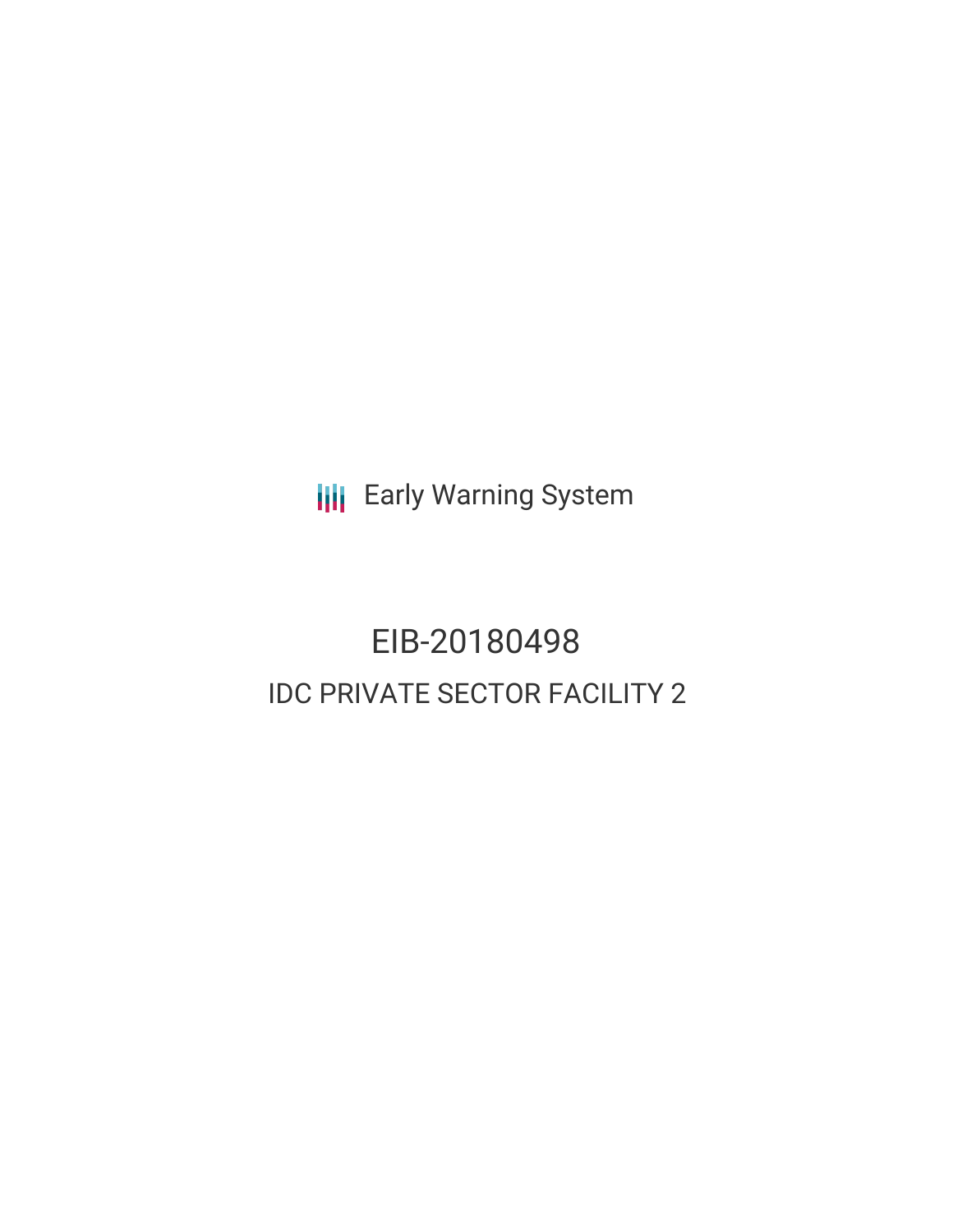#### **Quick Facts**

| <b>Countries</b>               | South Africa                                           |
|--------------------------------|--------------------------------------------------------|
| <b>Financial Institutions</b>  | European Investment Bank (EIB)                         |
| <b>Status</b>                  | Proposed                                               |
| <b>Bank Risk Rating</b>        | FI                                                     |
| <b>Borrower</b>                | INDUSTRIAL DEVELOPMENT CORPORATION OF SOUTH AFRICA LTD |
| <b>Sectors</b>                 | Finance                                                |
| <b>Investment Type(s)</b>      | Loan                                                   |
| <b>Investment Amount (USD)</b> | \$81.83 million                                        |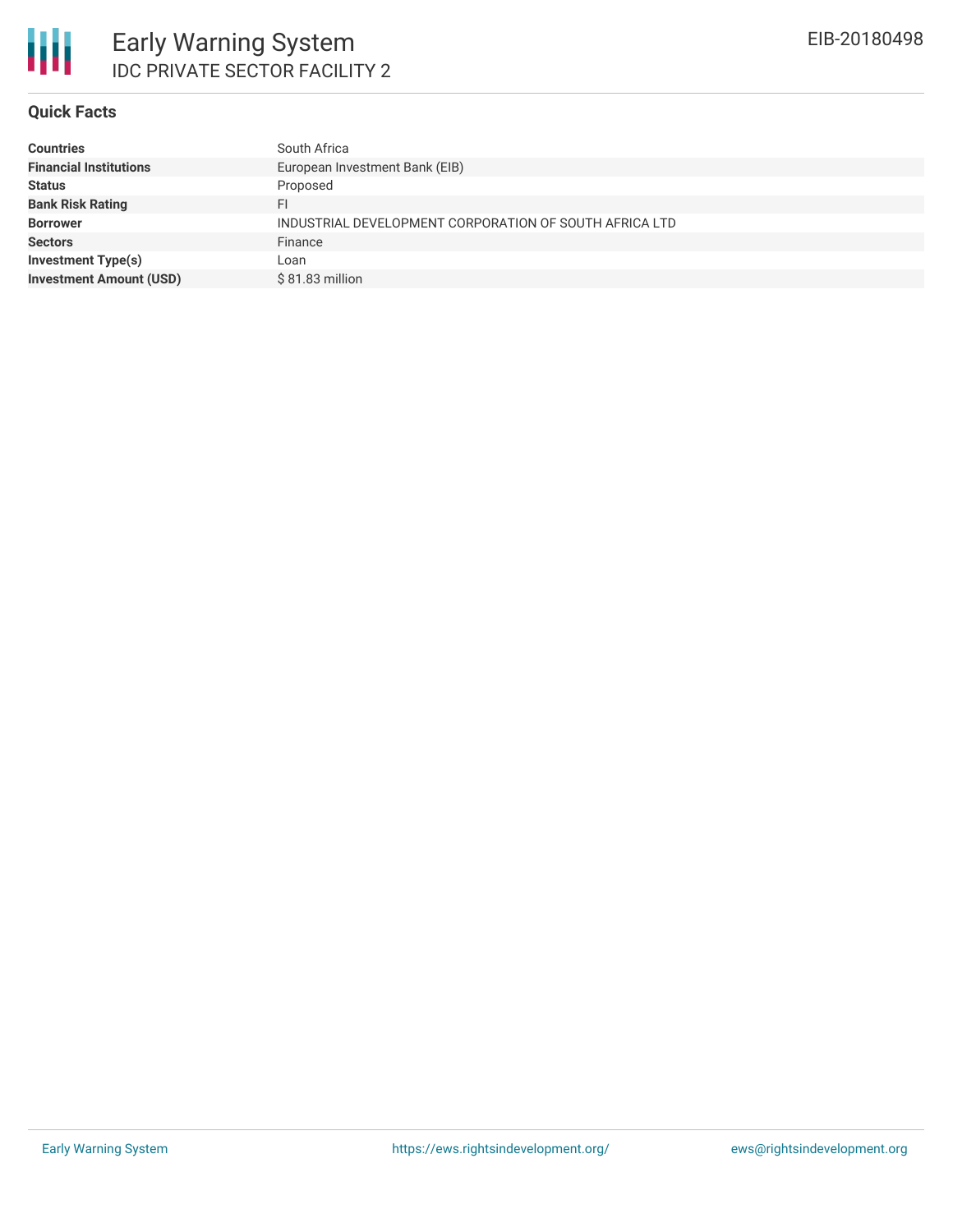# Ш Early Warning System IDC PRIVATE SECTOR FACILITY 2

## **Project Description**

The project consists of a credit facility to IDC for on-lending to private sector limited-scale investments in South Africa.

The facility will focus on the financing of small and medium-sized enterprises (SMEs) undertaking projects in South Africa.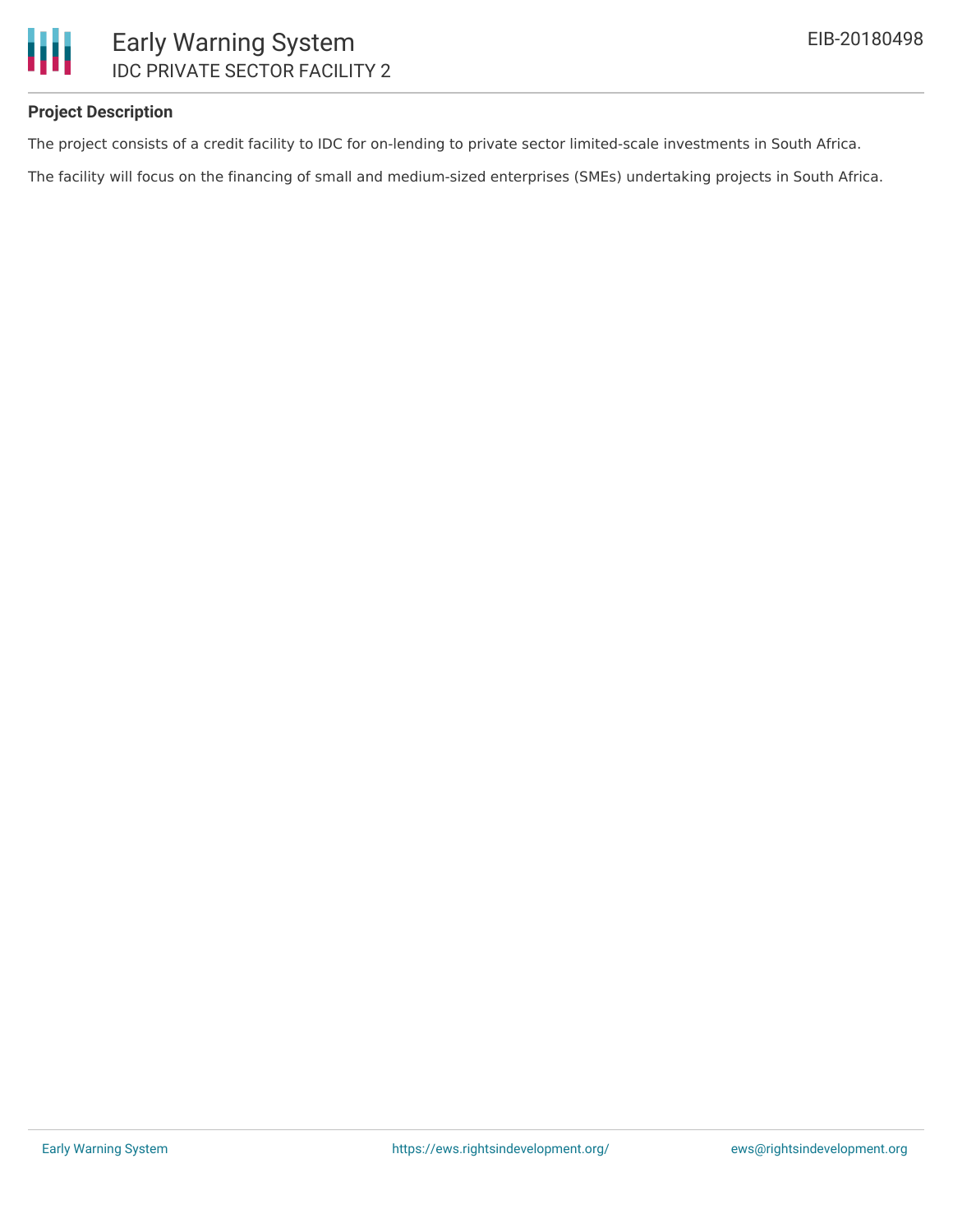#### **Investment Description**

European Investment Bank (EIB)

#### **Financial Intermediary**

Financial Intermediary: A commercial bank or financial institution that receives funds from a development bank. A financial intermediary then lends these funds to their clients (private actors) in the form of loans, bonds, guarantees and equity shares. Financial intermediaries include insurance, pension and equity funds. The direct financial relationship is between the development bank and the financial intermediary.

• Industrial [Development](file:///actor/1044/) Corporation of South Africa Ltd. (Financial Intermediary)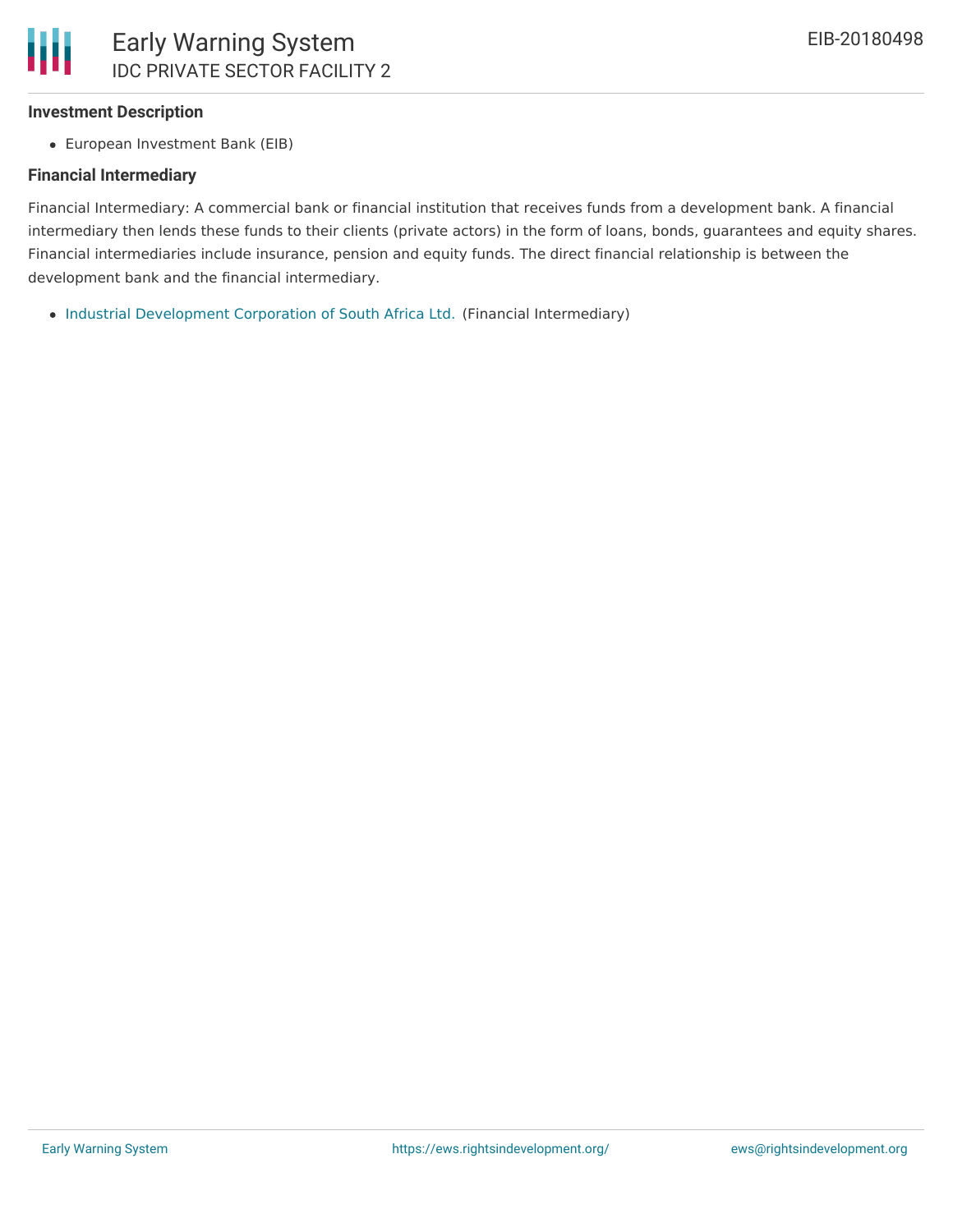

## **Private Actors Description**

The Industrial Development Corporation of South Africa Limited offers financial aid focusing on economic growth and industrial development of start-ups. The organization was founded in 1940 and is headquartered in Sandton, South Africa.